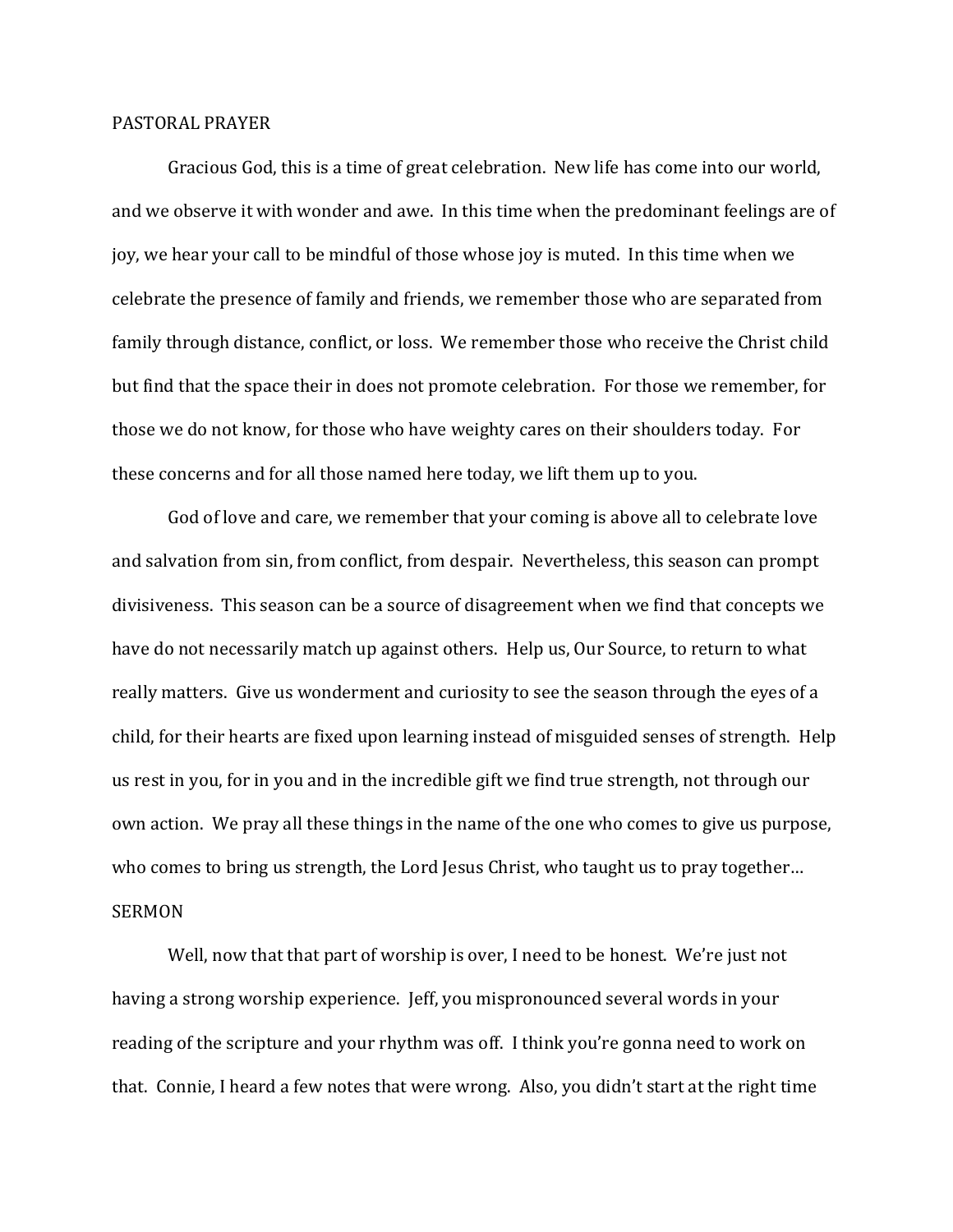several times. Please get it together...Wait, does that really promote a worshipful attitude? What is a strong worship experience? Is a strong worship experience enforcing all things exactly or do we instead seek something more holy and authentic? Think about your best Christmas memories. Did they happen when you pushed everything to be just exactly so, or was it an incredible sense of love and family? A holy experience doesn't occur when we are forcibly making things exactly so but when we are well attuned to the Spirit's heart.

 Now we are in the season of Christmas. The day may be over, but our celebrations continue throughout these twelve days before Epiphany. Our Savior Christ has come, God is born into the form of a child, and nothing is the same anymore. Our wonderment continues. Continuing with our final hymn for the series, I chose "God Rest Ye Merry, Gentlemen" as an observation of the season. It has a much different feel than a lot of the Christmas songs, and yet, it has a very similar feel. If there were one word I would ascribe to this hymn, it would be "strong." In Christmas is peace and strength in one, and yet, when we look at the culture, Christmas is a time of great cultural upheaval, when entrenched opinion tries to be enforced through false strength. This hymn demonstrates true strength. Let us dive into the hymn, "God Rest Ye Merry Gentlemen" as we receive the meaning of the hymn, react to how this hymn counteracts how Christmas can go wayward, and, taking these lessons, seek to live faithfully in this difficult world that often misrepresents strength.

 Turn with me, friends, to page 3052 of your green hymnbooks to find the text of the hymn. This is one of my favorite hymns of the Christmas corpus. "God rest ye merry, gentlemen, let nothing you dismay, remember Christ our Savior was born upon this day, to save us all from Satan's power when we were gone astray, O Tidings of Comfort and Joy, Comfort and Joy, O Tidings of Comfort and Joy." So…where am I getting strength? It's a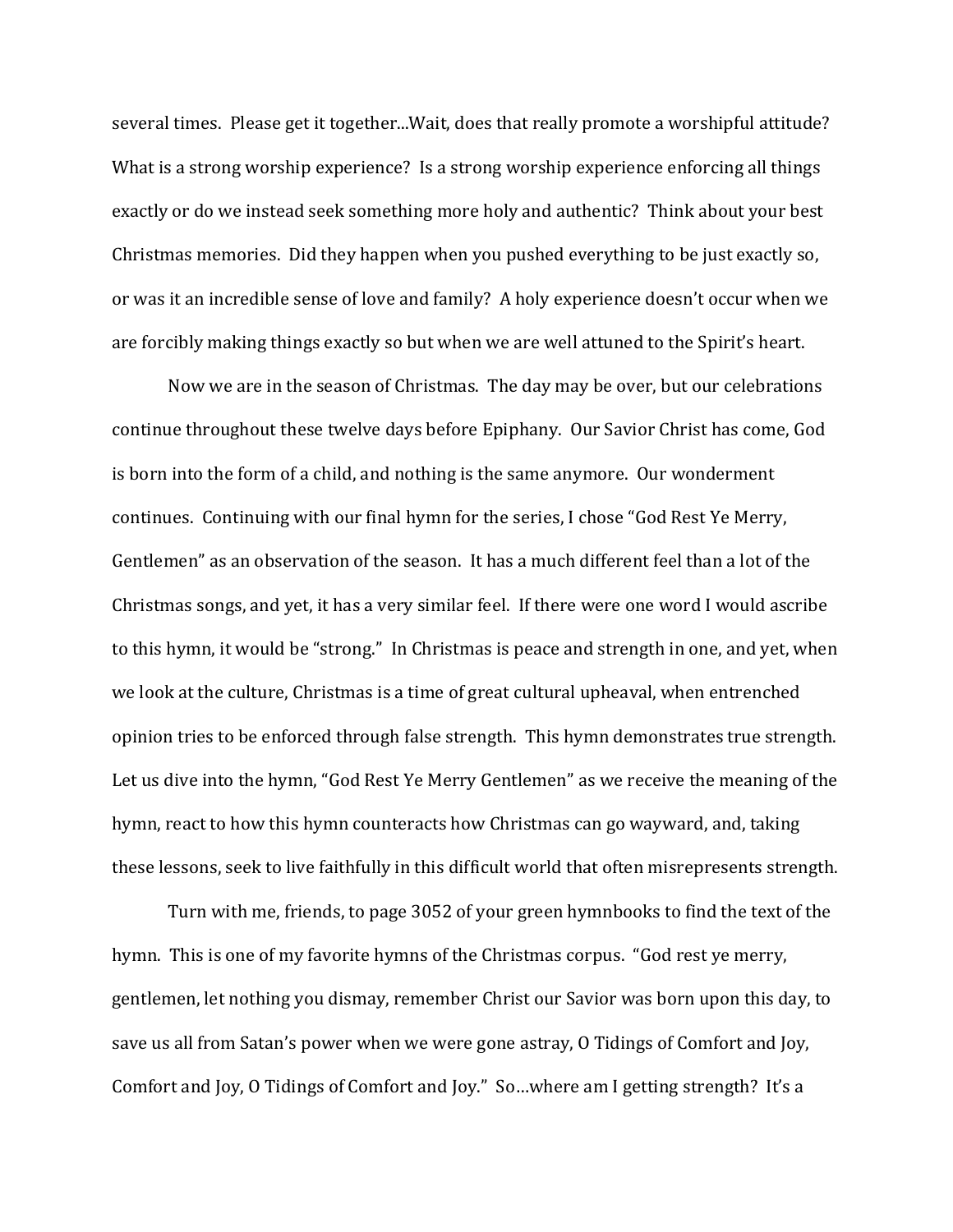very old hymn, and many of these words' meaning have changed into our world. I learned, in the book "Stories Behind the Best Loved Songs of Christmas" by Ace Collins, that the first line would be better read as "God keep you mighty, gentlemen." The hymn is a desire that God would keep us strong. This strength is not through arms or words but love. There is no emphasis on any rightness but the comfort and joy of Jesus Christ. The tone is a calling to recognize the true strength of the holiday comes from the tender coming of Christ and the blessed story of that love. In the grand scheme of things, there is nothing that should deeply trouble us, for true strength comes from the one who came most humbly. The moment carries its concerns; each day has its own worries, but when we are abiding in God and seeking to be God's people in faithful action, our joy grows and we find true strength.

Christmas hymns, indeed all hymns, are meant to speak to us today, to draw us back to importance. I hope that is one of the objectives that this series has fulfilled. As we cap it off, I feel this hymn can speak to a culture bent on the false strength of conflict. In a world where so much can easily work us up, this hymn calls us a new sense of strength in God, and with that strength is peace. "Let nothing you dismay." Don't let anything trouble your hearts, for Jesus Christ has come and earthly strength is overturned. "Tidings of comfort and joy." What, friends, what can stand in the way of the love and faithfulness of Jesus Christ? Indeed, nothing. And yet, I feel like they are not the most important focus for many Christians. Peace and joy seem secondary to other objectives. Friends, this ought not be so.

 Christianity can be divisive in this age. Christmas should be a time of peace on earth and goodwill to all people, but in the greater world, it ends up becoming a battle. I struggle with this a great deal. As a pastor, I must confess that I am disturbed by talk every season that speaks of Christians warring in the name of Christmas. True, it can be bothersome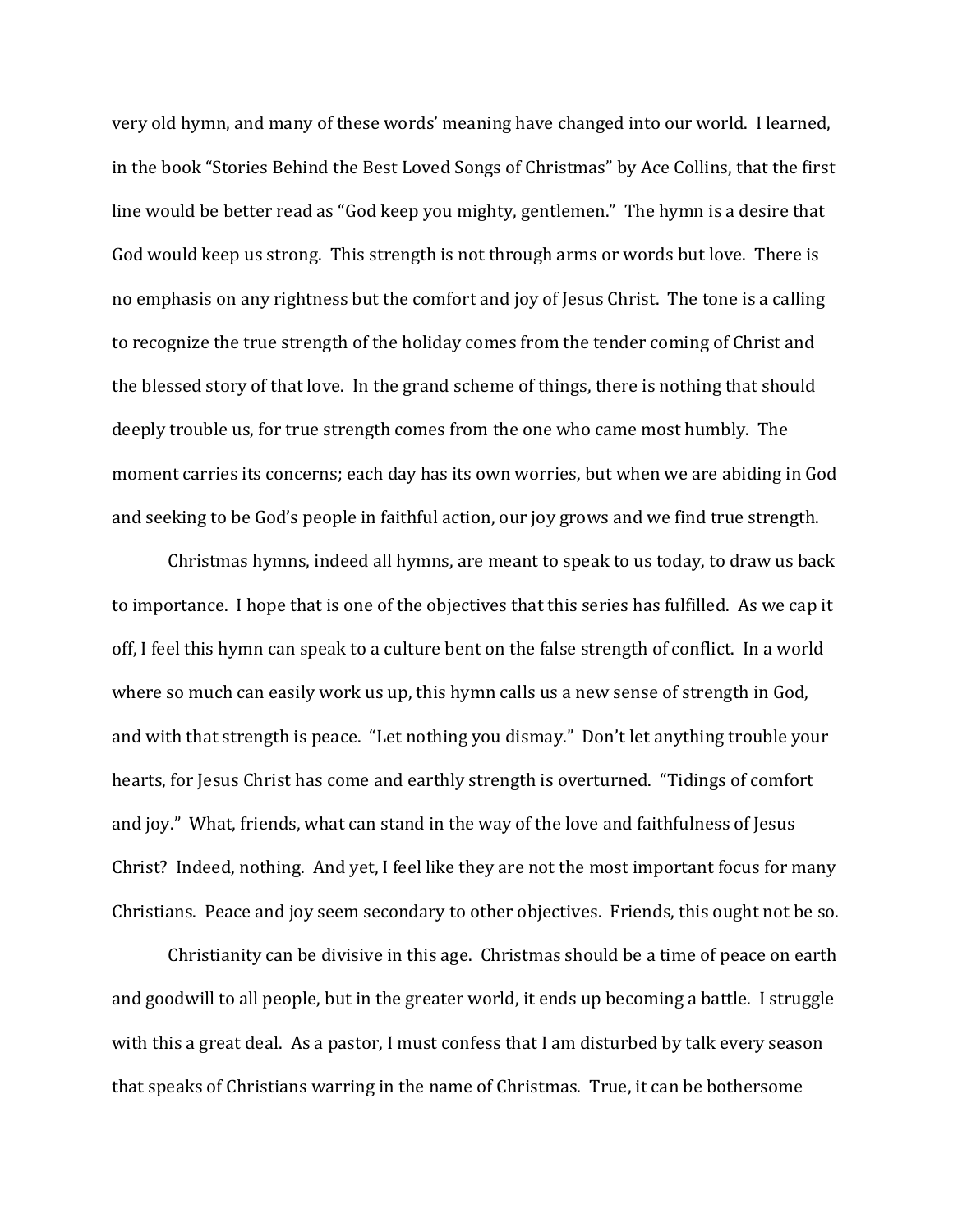when traditions are changed and we begin something new. Yet, it seems that many, in the name of Christmas, argue about things based in a sense of human strength. Some revolt against the term "Happy Holidays," as if it spits in the face of Jesus. Some think that the term "X-Mas" is a perversion against Christianity. Some feel that in our nation that Christians are being persecuted for their beliefs. I feel these things are taken too seriously and become more about us. God is not so easily mocked; these are not insults to God. I cannot abide by any of these arguments when I seek to live in the strength of this hymn.

"Let nothing you dismay, remember Christ our Savior was born upon this day." That is the most important thing, but we lose it. I actually appreciate when someone says "Happy Holidays." The point is wishing you well. But it really is deeper. The original root of "Holiday" happens to be a shortened version of "Holy Day." It is essentially calling Christmas a Holy Day, which should be our attitude. At the same time, we have strayed from the original meaning of "X-Mas." Has anyone seen this picture before? It's called the Chi-Rho, which are the first two Greek letters of "Christ" or "Christos." To our eyes, they are XP. Often it is merely the Chi, the "X" which demonstrates Christ. The Chi-Rho and simply the Chi were some of the first symbols used to demonstrate Jesus Christ, even before the cross! When we say "X-Mas," we are using the Chi, not a mere X. As my fatherin-law said, maybe we should call it Chi-mas instead, but either way, it is honoring the name of the Christ just as much, perhaps in a less obvious way. When I hear about persecution toward Christians in the United States, I am really bothered. Our second scripture lesson today spoke of honest persecution when Herod heard of the Christ child and killed, brutally murdered children, who stood in his way. Today, we in the United States do not fear death; we do not fear torture for our beliefs. There are places where that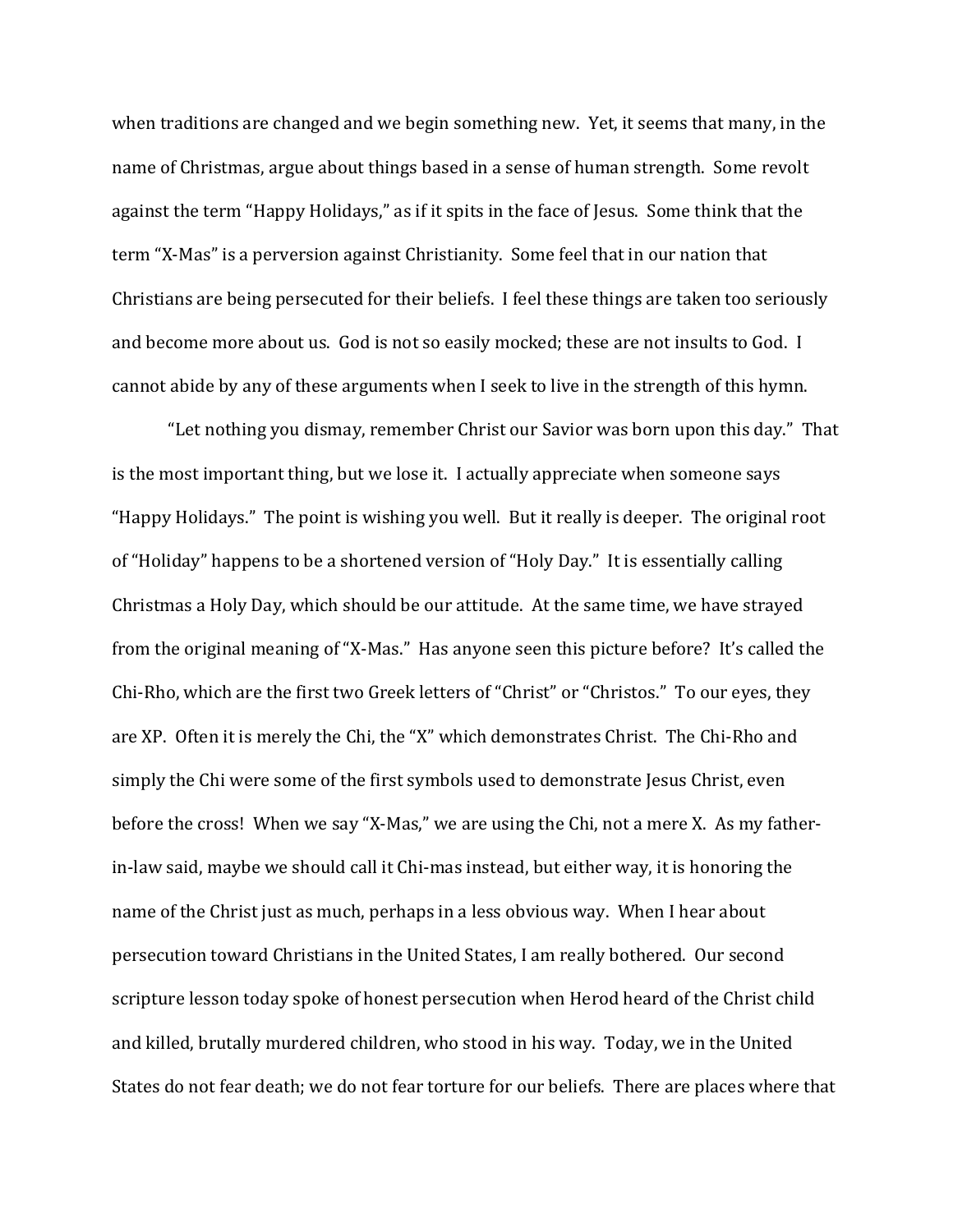is still the case. In respect of Christians killed in the past and for our brothers and sisters around the world who still face persecution, we minimize them when we use "persecution" inappropriately. We have no idea what persecution truly is.

 So, how now should we live? Christ calls us at all times to be a light to the world, especially those who do not know him. What bothers me is how these arguments, although well intentioned, put Christianity into a negative light to those who do not follow Christ. Our definitions of strength and how we wield it can get in the way of the message. Some Christians think that we will be stronger when we push these opinions to the fore, but we are wielding our human strength instead of God's strength. What is that? I believe we are most faithful when we live in the shape of the classic hymn: "They will know we are Christians by our love." Love can be tough sometimes, but it is ultimately supportive. When we argue about Christmas, the rest of the world sees Christianity as arguing about small words when there is so much else to worry about. Indeed, I can see that point. There is hunger, war, pain; Christmas should be the alternative that brings people together, but it doesn't. They think they are demonstrating strength, but in light of Christ, it isn't. There is no sense of family and care, what makes us strong. Unfortunately, this version of the hymn does not give the final verse; let me share it: "Now to the Lord sing praises, All you within this place, And with true love and brotherhood, Each other now embrace; this holy tide of Christmas, All other doth deface, O Tidings of Comfort and Joy." The final verse shows strength in embracing each other in true brother and sisterhood; this is Christmas. We lose our center, we lose our strength, when we forget our nature as family and our mission to care for all people and demonstrate God's love. This is how others take notice.